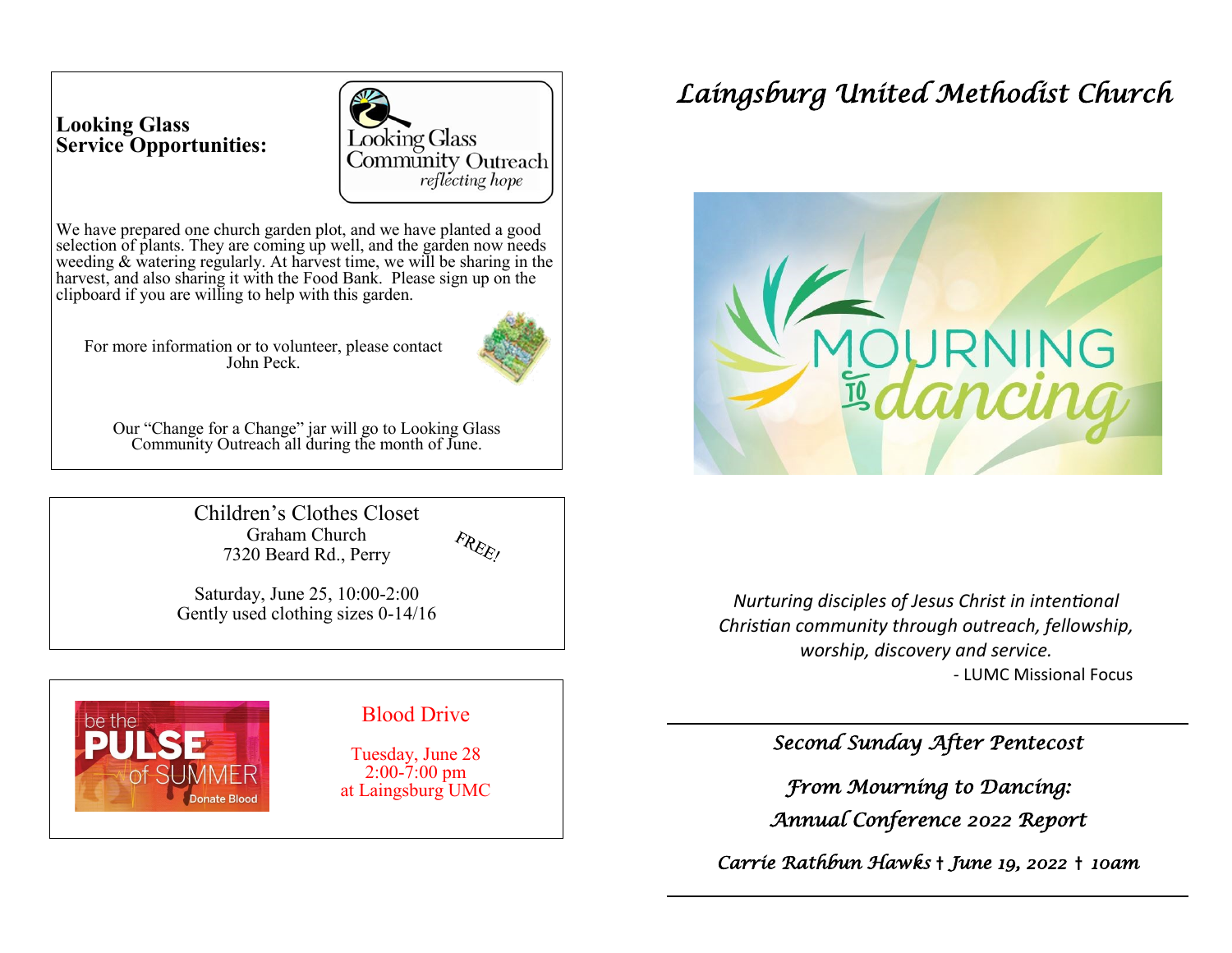| Welcome to Laingsburg United Methodist Church                                                                                                                                                                                                                                         | <b>OPENING HYMN*</b>                                                                                                                                                                                                                                                                                                                                                                                                                                             | "And Are We Yet Alive"                                                                                                                                    | <b>UMH 553</b>       |
|---------------------------------------------------------------------------------------------------------------------------------------------------------------------------------------------------------------------------------------------------------------------------------------|------------------------------------------------------------------------------------------------------------------------------------------------------------------------------------------------------------------------------------------------------------------------------------------------------------------------------------------------------------------------------------------------------------------------------------------------------------------|-----------------------------------------------------------------------------------------------------------------------------------------------------------|----------------------|
| We are happy that you're here!                                                                                                                                                                                                                                                        | A TIME WITH YOUTH                                                                                                                                                                                                                                                                                                                                                                                                                                                | "Sanctuary"                                                                                                                                               | <b>TFWS 2164</b>     |
| <b>WELCOMING &amp; GATHERING</b>                                                                                                                                                                                                                                                      | <b>HYMN</b>                                                                                                                                                                                                                                                                                                                                                                                                                                                      | "We Are the Church"                                                                                                                                       | <b>UMH 558</b>       |
| <b>PRELUDE</b>                                                                                                                                                                                                                                                                        | "WHAT'S NEXT" INITIATIVE UPDATE                                                                                                                                                                                                                                                                                                                                                                                                                                  |                                                                                                                                                           |                      |
| <b>CALL TO WORSHIP</b> (Psalm 30)                                                                                                                                                                                                                                                     | <b>INVITATION TO GIVE OUR TITHES AND OFFERINGS</b><br>The Offertory<br>The Doxology (UMH 95) (Stand as able)<br>The Prayer of Dedication                                                                                                                                                                                                                                                                                                                         |                                                                                                                                                           |                      |
| I will extol you, O Lord, for you have drawn me up,<br>and did not let my foes rejoice over me.<br>O Lord my God, I cried to you for help,<br>and you have healed me.                                                                                                                 |                                                                                                                                                                                                                                                                                                                                                                                                                                                                  |                                                                                                                                                           |                      |
| O Lord, you brought up my soul from Sheol,                                                                                                                                                                                                                                            | <b>SCRIPTURE STORY</b>                                                                                                                                                                                                                                                                                                                                                                                                                                           | Matthew 11:28-30 and Isaiah 35                                                                                                                            |                      |
| restored me to life from among those gone down to the Pit.<br>Sing praises to the Lord, O you his faithful ones,<br>and give thanks to his holy name.                                                                                                                                 | <b>SERMON</b>                                                                                                                                                                                                                                                                                                                                                                                                                                                    | From Mourning to Dancing:<br>Annual Conference 2022 Report                                                                                                | Carrie Rathbun Hawks |
| For his anger is but for a moment;<br>his favor is for a lifetime.                                                                                                                                                                                                                    | <b>HYMN OF PREPARATION</b>                                                                                                                                                                                                                                                                                                                                                                                                                                       | "Lord of the Dance"                                                                                                                                       | <b>UMH 261</b>       |
| Weeping may linger for the night,<br>but joy comes in the morning.<br>As for me, I said in my prosperity,<br>"I shall never be moved."<br>By your favor, O Lord,<br>you had established me as a strong mountain;<br>you hid your face;<br>I was dismayed.<br>To you, O Lord, I cried, | <b>GUIDED AND PASTORAL PRAYER</b><br>The Pastoral Prayer<br>The Lord's Prayer<br>Our Father, who art in Heaven, hallowed be thy name. Thy kingdom come,<br>thy will be done, on earth as it is in heaven. Give us this day our daily bread, and<br>forgive us our trespasses as we forgive those who trespass against us. And lead us<br>not into temptation, but deliver us from evil. For thine is the kingdom, and the<br>power, and the glory forever. Amen. |                                                                                                                                                           |                      |
| and to the Lord I made supplication:                                                                                                                                                                                                                                                  | <b>CLOSING HYMN*</b>                                                                                                                                                                                                                                                                                                                                                                                                                                             | "Here I Am, Lord"                                                                                                                                         | <b>UMH 593</b>       |
| "What profit is there in my death,<br>if I go down to the Pit?                                                                                                                                                                                                                        | <b>BLESSING</b>                                                                                                                                                                                                                                                                                                                                                                                                                                                  |                                                                                                                                                           |                      |
| Will the dust praise you?<br>Will it tell of your faithfulness?<br>Hear, O Lord, and be gracious to me!                                                                                                                                                                               | <b>POSTLUDE</b>                                                                                                                                                                                                                                                                                                                                                                                                                                                  |                                                                                                                                                           |                      |
| O Lord, be my helper!"<br>You have turned my mourning into dancing;<br>you have taken off my sackcloth<br>you have clothed me with joy,                                                                                                                                               | Everyone is welcome to stay after worship for a time of<br>refreshments, conversations and community.                                                                                                                                                                                                                                                                                                                                                            |                                                                                                                                                           |                      |
| so that my soul may praise you and not be silent.<br>O Lord, my God, I will give thanks to you forever.                                                                                                                                                                               |                                                                                                                                                                                                                                                                                                                                                                                                                                                                  | During our Worship Service, the nursery room is available for children, accompanied<br>by a parent. Please know that ALL children are welcome in worship. |                      |